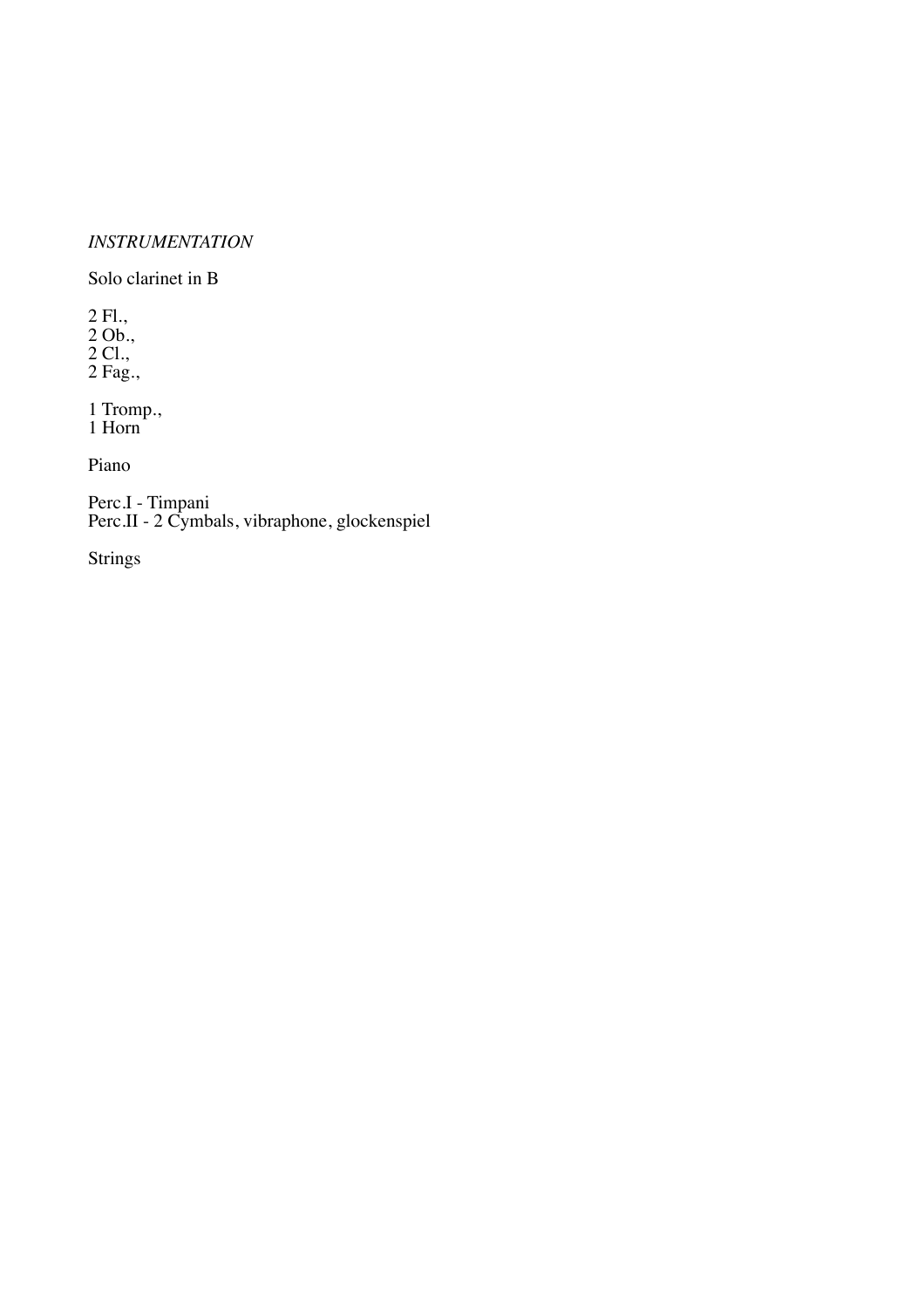## **Concerto for clarinet in B and orchestra**

**I. Indra Riše 2007**